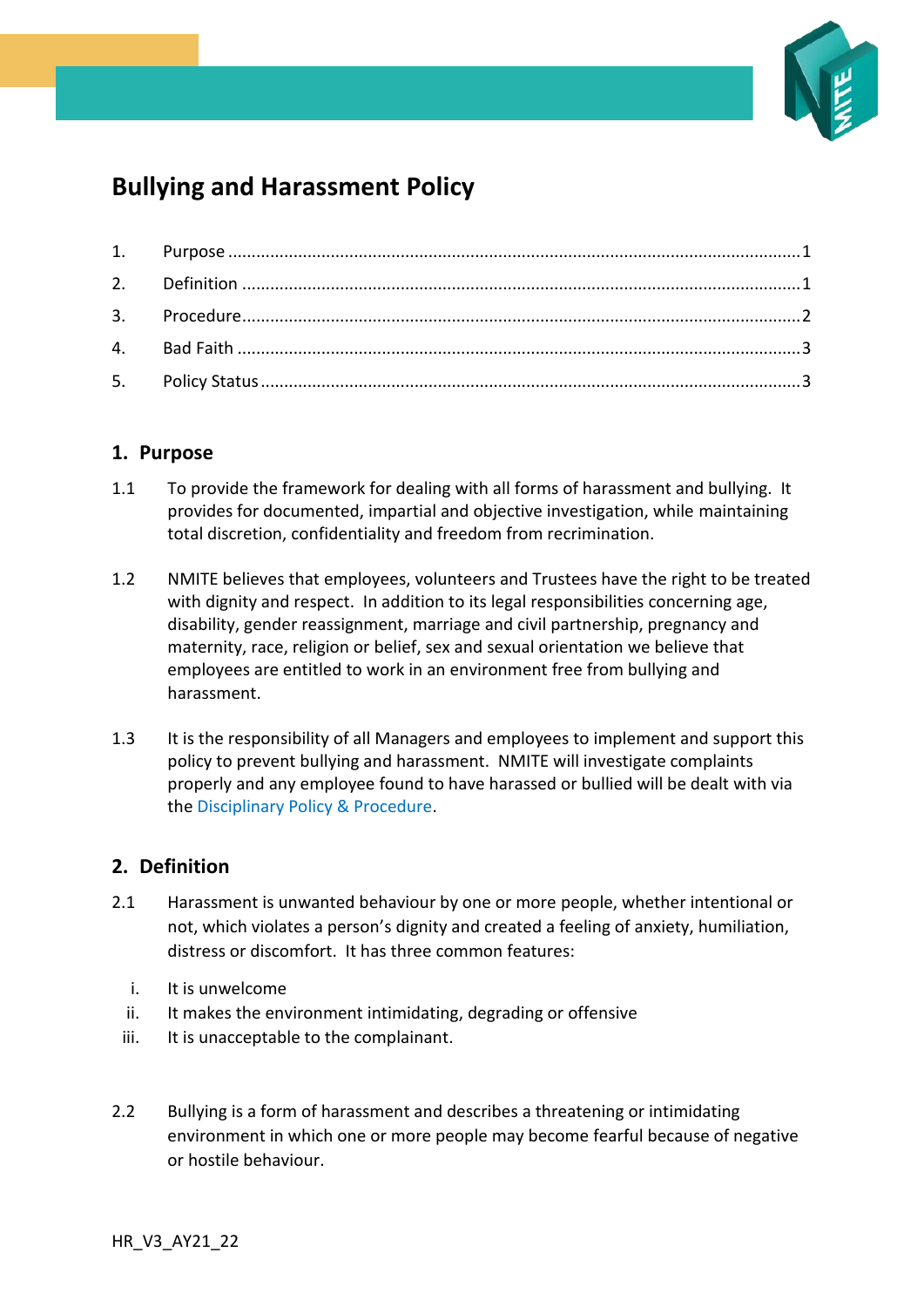

Examples may include:

- i. Conduct relating to 'protected characteristics', which are age, disability, gender reassignment, marriage and civil partnership, pregnancy and maternity, race, religion or belief, sex and sexual orientation which is offensive to an individual(s).
- ii. Behaviour that has the purpose of effect of creating an intimidating, degrading, or offensive environment.
- iii. Verbal or physical abuse
- iv. Isolation, non-co-operation and exclusion
- v. Coercion
- vi. Intrusion by pestering, spying and stalking, including online.

*Note – This list is not exhaustive.*

- 2.3 Bullying and/or Harassment need not be intentional. The key is whether it is unwanted by, and offensive to, the recipient. The effect on the individual is the key concern. Every employee has the right to work without fear of harassment or abuse, whether on the grounds of age, disability, gender reassignment, marriage and civil partnership, pregnancy and maternity, race, religion or belief, sex, sexual orientation or any other grounds.
- 2.4 Bullying and harassment of any nature will not be tolerated.

#### <span id="page-1-0"></span>**3. Procedure**

- 3.1 The aim of this procedure is to protect employees from bullying and harassment and to enable them, if necessary, to make a complaint or assist in an investigation without fear of reprisal. When appropriate, every effort will be made to resolve the situation informally. However, some incidents, by virtue of their serious nature will need to be dealt with under the formal procedure.
- 3.2 An employee who feels harassed or bullied should, if possible, make clear to the 'harasser' that their conduct is unwelcome and ask them to stop. Alternatively, this initial approach may be made by a colleague. If the initial approach does not stop the harassment, the employee should raise the matter through the Grievance Resolution Policy & Procedure. In situations where it is inappropriate to discuss the matter with their Manager, the employee may raise the matter with the HR Department.
- 3.3 Investigation of a complaint should be handled sensitively with due respect for the rights of all parties involved. Confidentiality should be maintained as far as possible. All investigations will normally be carried out within two weeks of it being raised.
- 3.4 The appropriate Manager must ensure that any employee who makes a formal complaint of bullying and/or harassment is not victimised.